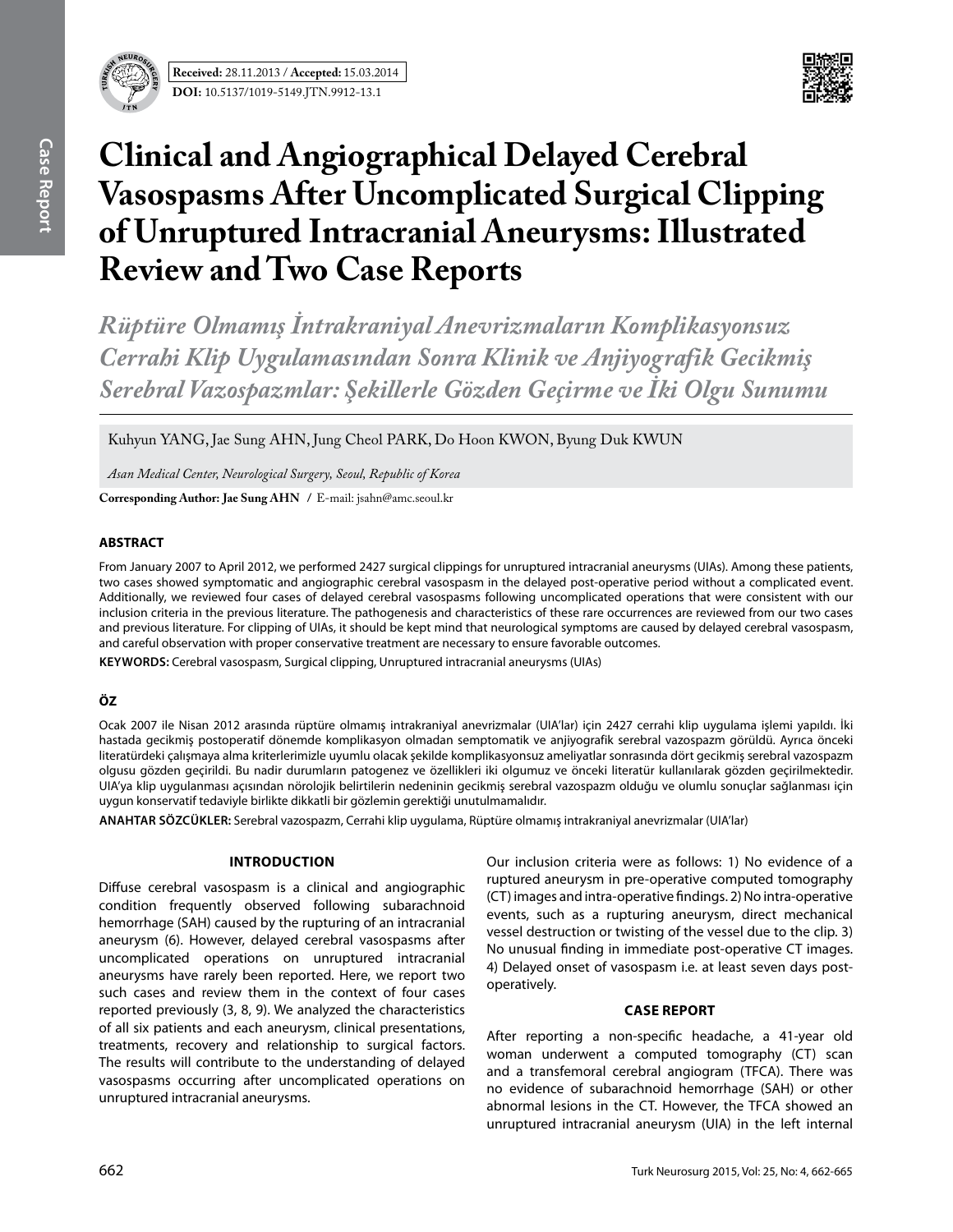carotid artery (ICA) bifurcation (Figure 1a). The patient underwent surgery through a left fronto-temporal craniotomy (via the pterional route). When the aneurysm was dissected, there was no evidence of SAH. The post-operative course for the patient was uneventful. Immediate post-operative pre-contrast CT (Figure 1B), CT angiography showed no abnormal lesions except the usual post-operative changes. The patient maintained a normal neurological condition and was discharged on the 7th post-operative day. On the 28th post-operative day, however, the patient developed right facial numbness, a decrease in the motor power of hand grasping movement (grade IV+) and a mild motor aphasia. Diffusion magnetic resonance images (MRI) showed high signal intensity in the left insular cortex (Figure 1c) and the TFCA revealed significant vasospasm of the left distal ICA in the A1 and M1 segments (Figure 1D). We performed a chemical angioplasty (with 8 mg nicardipine) and treated the patient with hydration and anti-platelet drugs (aspirin). Her neurological condition was virtually normal by seven days after the chemical angioplasty. Afterwards, one month follow-up CT angiography showed marked improvement compared with the previous images. The patient did not show recurrence or any unusual event for 36 months after then.

### **LITERATURE REVIEW**

Our literature search yielded several cases of delayed cerebral vasospasm occurring after an uncomplicated operation for the treatment of unruptured aneurysms. Only six patients had truly delayed nonhemorrhagic vasospasms after uncomplicated clipping of an UIA. The clinical data for the six patients are summarized in Table I. All six patients were female (21-61 years). The size of the aneurysm varied from 3 mm to 8 mm, and there were no large aneurysms. Contrary to our expectations, small or medium sized aneurysms appear to be prone to delayed non-hemorrhagic vasospasms after uncomplicated clipping. Interestingly, half numbers of aneurysms were located in the distal ICA and the other half in the MCA bifurcation. Two distal ICA aneurysms were located on the left side. One distal ICA and all MCA bifurcation aneurysms were located on the right side. There were no aneurysms in the proximal ICA or more peripherally, such as in the anterior or posterior cerebral artery or the anterior communicating artery. Onset of vasospasm symptoms was delayed until at least 9 days following the operation. In two cases, the time of onset of symptoms was the 28th postoperative day. It is significant that vasospasms from subarachnoid hemorrhages tend to occur earlier. Aphasia and motor weakness were



**Figure 1: a)** Preoperative transfemoral cerebral angiography (TFCA) shows unruptured aneurysm in left internal carotid artery (ICA) bifurcation (arrow). **B)** Immediate post-operative computed tomography shows no unusual post-operative findings. **C)** Post-operative 28<sup>th</sup> day diffusion magnetic resonance image shows high signal intensity in left insular cortex (arrow). **D)** Follow-up TFCA reveals severe vasospasm around the left ICA bifurcation (arrow).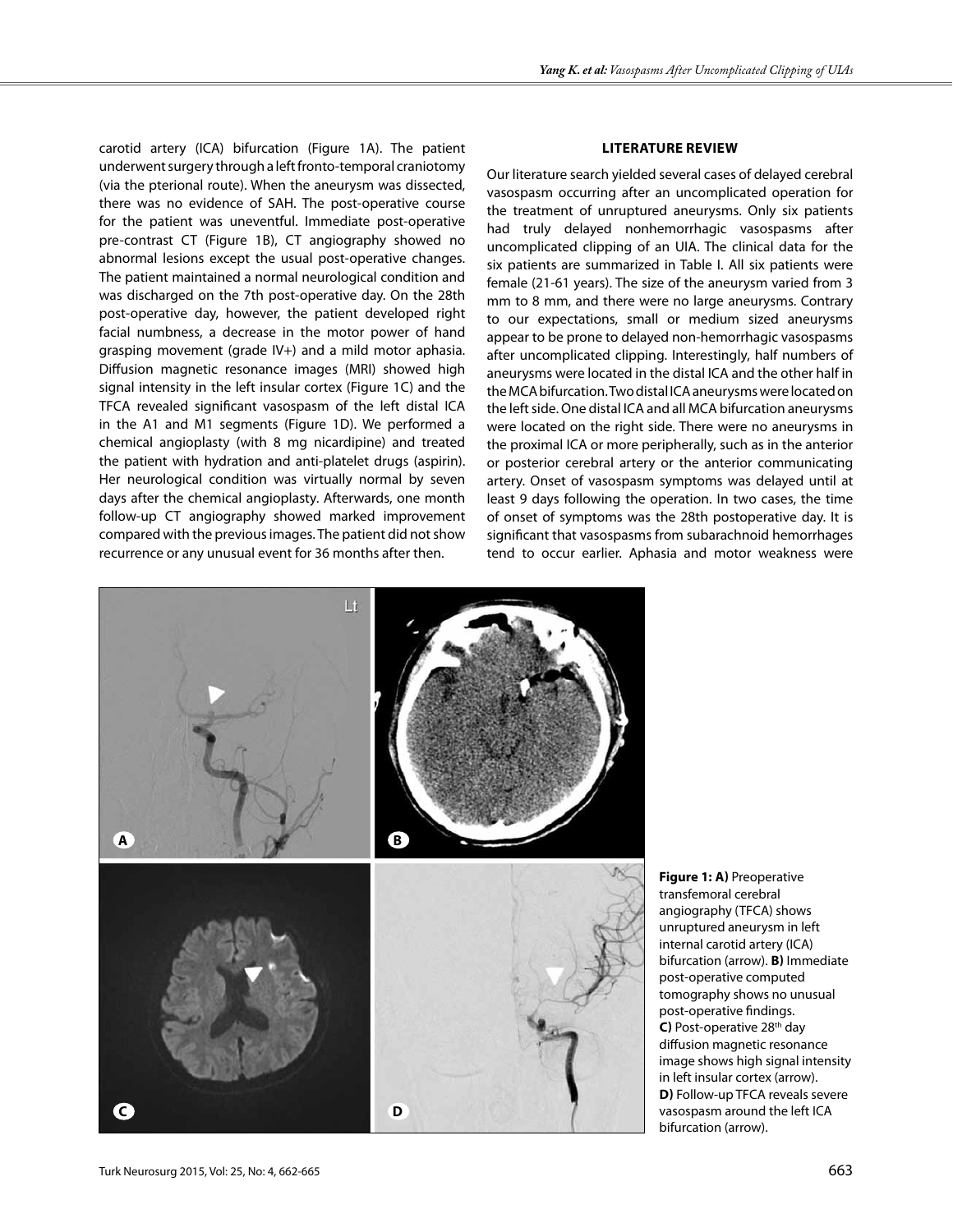the most common symptoms of the vasospasms on the left side and right side, respectively. The symptoms lasted from two to fourteen days (average about seven days). In four patients, the severity of vasospasm (estimated by measuring the maximum narrowing of the spastic artery compared with the pre-operative TFCA) exceeded 50%. Despite this, these patients seemed to recover better than those with typical hemorrhagic (such as SAH) vasospasm. In all cases apart from one (who the information was missing), a temporary clip was applied to the parent artery during the operation. In spite of the relatively small or medium sized unruptured aneurysms in these cases, multiple clips were used during the operations. There were mild unusual finding in the intraoperative or post-operative period in three cases: One case involved a transient vasospasm around the clipped aneurysm when the aneurysmal sac was punctured after clipping, in another there was a small amount of epidural hematoma on the immediate post-operative CT (which did not appear to be related to the vasospasm) and the third case had a mild frontotemporal intracerebral hemorrhage with edema. Chemical angioplasty was administered to the four patients with severe vasospasm (above 50%) and the other two patients were treated with hydration and anti-platelet medication. In all the cases we reviewed, we found good outcomes. In particular, our case VI had a bilateral MCA bifurcation aneurysm and no vasospasm after clipping of the aneurysms in the area of the right MCA bifurcation. However, there were severe delayed post-operative vasospasms (above 50%) only in the M1 and M2 vessels around the clips used for the left MCA bifurcation aneurysm. Interestingly, the left MCA bifurcation aneurysm was similar in size to the right MCA aneurysms but several clips were used. Additionally, more manipulation for the aneurysm when dissecting around of the parent M1 artery was required and longer temporary occlusion was needed.

|                                      | <b>Bloomfield et</b><br>al., 1985<br><b>CASEI</b>                                        | <b>Kitazawa I</b><br>et al., 2005<br><b>CASE II</b> | <b>Kitazawa II</b><br>et al., 2005<br><b>CASE III</b> | Paolini et al.,<br>2005<br><b>CASE IV</b>   | Ours,<br>2011<br><b>CASEV</b>                        | Ours,<br>2012<br><b>CASE VI</b>                      |
|--------------------------------------|------------------------------------------------------------------------------------------|-----------------------------------------------------|-------------------------------------------------------|---------------------------------------------|------------------------------------------------------|------------------------------------------------------|
| Sex/Age (year)                       | F/54                                                                                     | F/21                                                | F/63                                                  | F/47                                        | F/41                                                 | F/61                                                 |
| An. Location                         | Rt. MCA bif.                                                                             | Lt. paraclinoid                                     | Lt. paraclinoid                                       | Rt. MCA bif.                                | Lt. ICA bif                                          | Lt. MCA bif.                                         |
| An. Size (mm)                        | 7                                                                                        | 4                                                   | 5                                                     | 8                                           | 5                                                    | 6                                                    |
| Spasm Sx.                            | Lt. side weakness<br>Gr. III                                                             | Aphasia<br>Gerstmann SD                             | Aphasia<br>Rt. side<br>weakness IV                    | Lt. facial droop<br>Lt. side<br>weakness IV | Aphasia<br>Rt. facial<br>numbness                    | Aphasia<br>Mental change                             |
| Sx. Onset (POD)                      | <b>gth</b>                                                                               | 12 <sup>th</sup>                                    | <b>gth</b>                                            | 28th'                                       | 28 <sup>th</sup>                                     | 10 <sup>th</sup>                                     |
| Sx. Duration (days)                  | $\overline{7}$                                                                           | 14                                                  | 10                                                    | $\overline{2}$                              | 5                                                    | 5                                                    |
| Severity (%)                         | 25                                                                                       | 50                                                  | 50                                                    | 25                                          | 50                                                   | 50                                                   |
| Temporary Clip (hr)                  | Unknown<br>(unknown)                                                                     | Use<br>(unknown)                                    | Use<br>(unknown)                                      | <b>Use</b><br>(unknown)                     | Use<br>(3)                                           | <b>Use</b><br>(10.5)                                 |
| Clip No.                             | $\overline{2}$                                                                           | 1                                                   | 2                                                     | 2                                           | $\overline{2}$                                       | 3                                                    |
| Unusual intraoperative<br>event      | When clipped<br>An. puncturing,<br><b>MCA</b> focal<br>spasm<br>revealed,<br>transiently | <b>No</b>                                           | <b>No</b>                                             | <b>No</b>                                   | <b>No</b>                                            | <b>No</b>                                            |
| Unusual post-operative<br>CT finding | <b>No</b>                                                                                | No                                                  | Mild EDH                                              | Rt. F-T ICH<br>with brain<br>swelling       | <b>No</b>                                            | No                                                   |
| <b>Treatment modality</b>            | Hydration<br>Dexamethasone<br>4mg/hr for<br>5 days                                       | Chemical<br>angioplasty<br>Triple H                 | Chemical<br>angioplasty<br>Triple H                   | Hydration<br>Antiplatelet                   | Hydration<br>Antiplatelet<br>Chemical<br>angioplasty | Hydration<br>Antiplatelet<br>Chemical<br>angioplasty |
| Recovery                             | Partially<br>Lt. side<br>weakness Gr. 4+                                                 | Fully                                               | Fully                                                 | Fully                                       | Partially<br>minimal<br>aphasia                      | Partially<br>minimal<br>aphasia                      |

**Table I:** Characteristics of the Six Patients Compatible with Our Inclusion Criteria

An, aneurysm; Sx, symptoms; No, number; Lt, left; Rt - right; Gr, grade; min, minute; EDH, epidural hematoma; POD, postoperative day; bif, bifurcation.